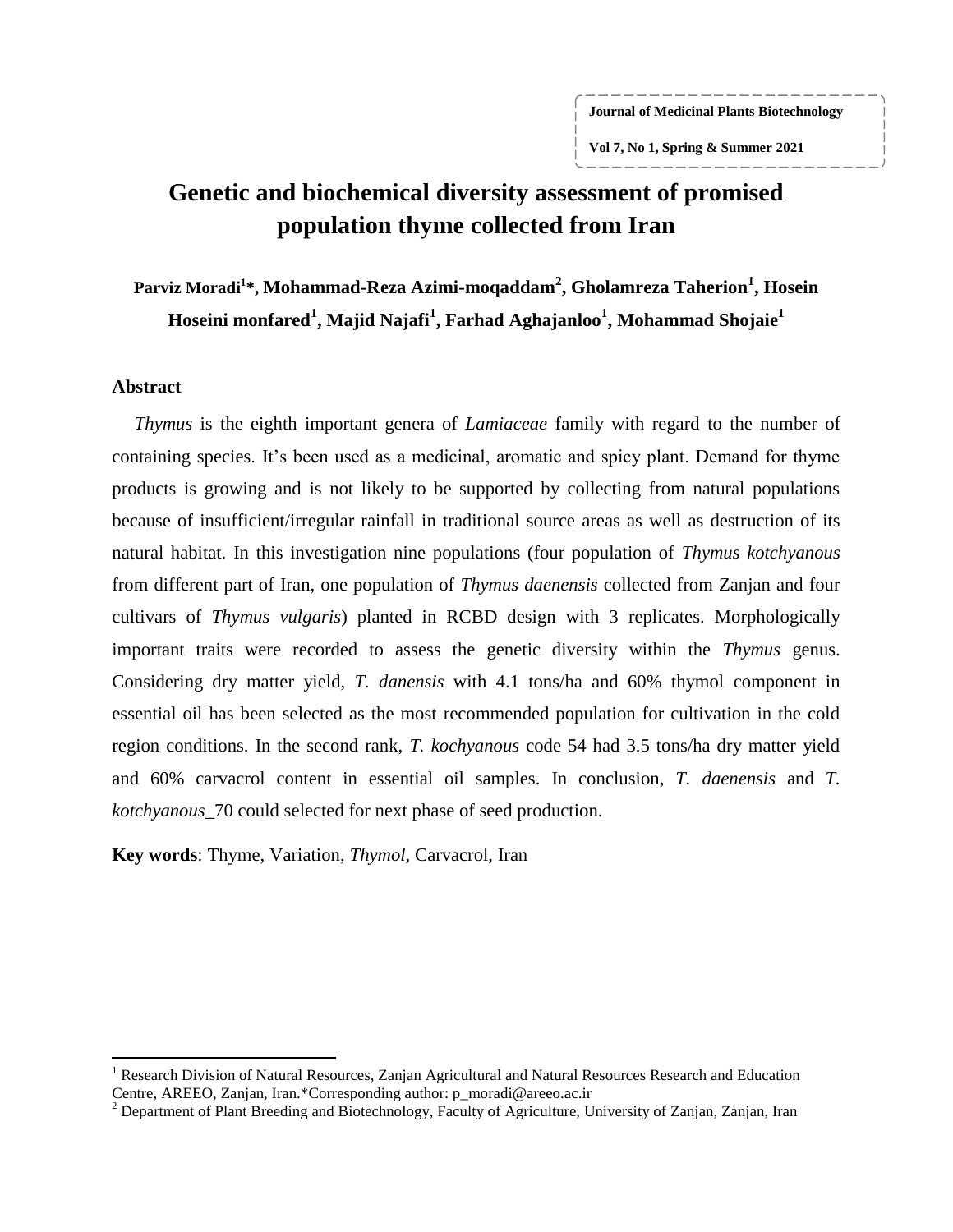# **Introduction**

Thyme is a medicinal herb of the genus *Thymus L.* and family of *Lamiaceae* (Morales, 2002). Thymus species, belonging to the family *Lamiaceae*, includes more than 215 species in the world, in which 14 species are distributed in Iran including *T. daenensis, T. carmanicus, T. fallax, T. persicus, T. trautvetteri, T. migricus, T. kotschyanus, T. pubesens, T. nummularius, T. transcaspicus, T. eriocalyx, T. caucasicus, T. transcaucasicus, and T. fedtschenkoi* (Jamzad, 2010). That is one of the oldest medicinal plants and possesses various applications in the food, pharmaceutical and cosmetic industries (OmidBeigy, 2007). At present, the demand of essential oils for this herb is raised for perfumery, cosmetic and medicinal use deprived of any breeding programs to select proper cultivars. In traditional herbal medicine, *Thymus* species are greatly used as tonic, antiseptic, antitussive and carminative (Amin, 2005; Ghasemi Pirbalouti et al., 2011). There are studies about thyme, such as genetic variation (Alamdary et al., 2011; Trindade et al., 2009; Khoshsokhan et al., 2014), karyotypic (Daftari and Safarnejad, 2011) and in vitro selection (Zia et al., 2011). Regarding the application of thyme in different industries,

the breeding and creating thyme genotypes with high qualitative and quantitative yield is imperative. The main breeding objective of *Thymus* species is to produce plants with higher yield of dry matter, ratio of leaf/shoot, essential oil*, thymol* content, crop uniformity, freezing tolerance in winter, upright form of growth, and finally possibility of mechanizing harvesting (Carlen et al., 2010). In this regard, the simplest way for thyme breeding is evaluation of their populations and then selecting the elite genotypes based on their and chemotype traits (Heydari et al., 2019). Approximately, 60 to 75% of current medicinal crops have been produced through selecting elite genotypes among wild or landraces populations (Bernat, 2000; Nemet, 2000). In terms of dry matter yield, essential oil content, and chemical composition, thyme with higher qualitative traits and uniformity, are highly respected. Progress in plant breeding requires an extended genetic pool (Rahimmalek et al., 2009). Awareness of genetic diversity in crops and their wild relatives is an underlying requirement to improve crop yield (Govindara et al., 2015).

#### **Materials and Method**

# Plant material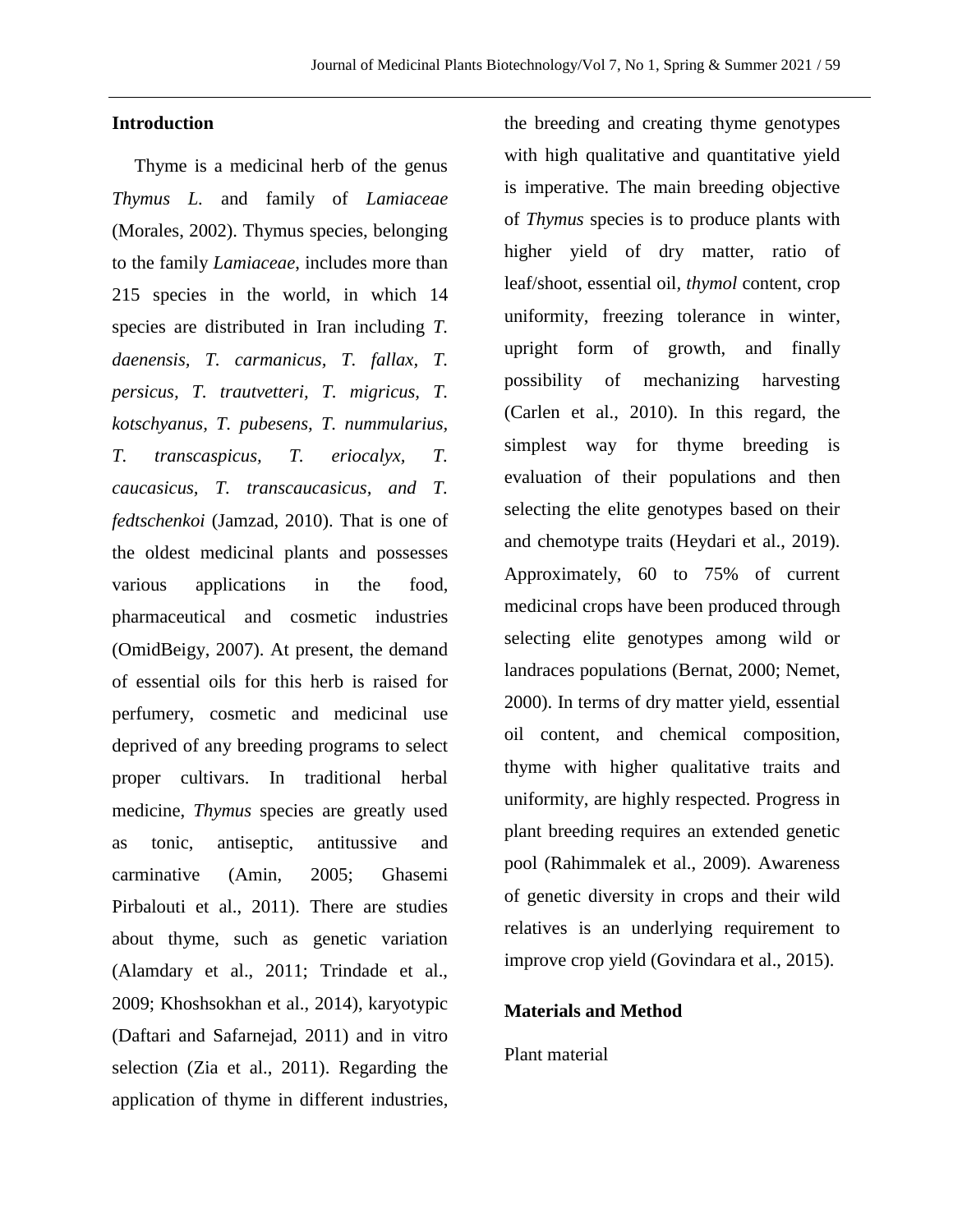Nine populations and cultivars of *Thymus* sp. has been collected from the previous experiments were conducted by authors. The

species details and their original location characteristics were indicated in the Table 1.

| Table 1. Thyme populations and cultivars investigated |                           |          |
|-------------------------------------------------------|---------------------------|----------|
| Populations                                           | Province                  | Altitude |
|                                                       |                           |          |
| T. kotchyanus_5                                       | Ghazvin                   | 2000     |
|                                                       |                           |          |
| T. kotchyanus_22                                      | Ghazvin                   | 1500     |
|                                                       |                           |          |
| T. kotchyanus_54                                      | W.Azerbayjan              | 1389     |
|                                                       |                           |          |
| T. migricus_59                                        | W.Azerbayjan              | 1920     |
|                                                       |                           |          |
| T. kotchyanus_70                                      | W.Azerbayjan              | 1487     |
| T. daenensis_c4                                       |                           | 2000     |
|                                                       | Zanjan                    |          |
| Commercial cultivar                                   | <i>T. vulgaris</i> Wagner |          |
|                                                       | T. vulgaris Varico2       |          |
|                                                       | T. vulgaris Spain         |          |
|                                                       |                           |          |

# **Experimental design**

To evaluate the genetic and biochemical variation, thyme populations were planted in a RCBD design with ten treatments (thyme populations) and three replications. Each population of thyme comprised 4 rows planted in 50 x 50 cm spaces. Planting and maintenance of plants were conducted as routine cultivation and grow practices. Regards with the traits in the second and third year after planting the seedlings, shoot yield in 50% flowering time, essential oil yield and essential oil composition were recorded and data analyzed by RStudio Version 1.1.447 – © 2009-2018 RStudio, Inc. The leaf essential oil samples were analyzed by GC-MS. We used an Agilent 7890B gas chromatograph coupled to an Agilent 5977A mass selective detector. The GC column was an HP-5 MS fused silica capillary column a film thickness of 0.25 µm, a length of 60 m, and an internal diameter of 0.25 mm.

#### **Results and Discussion**

Dry matter Yield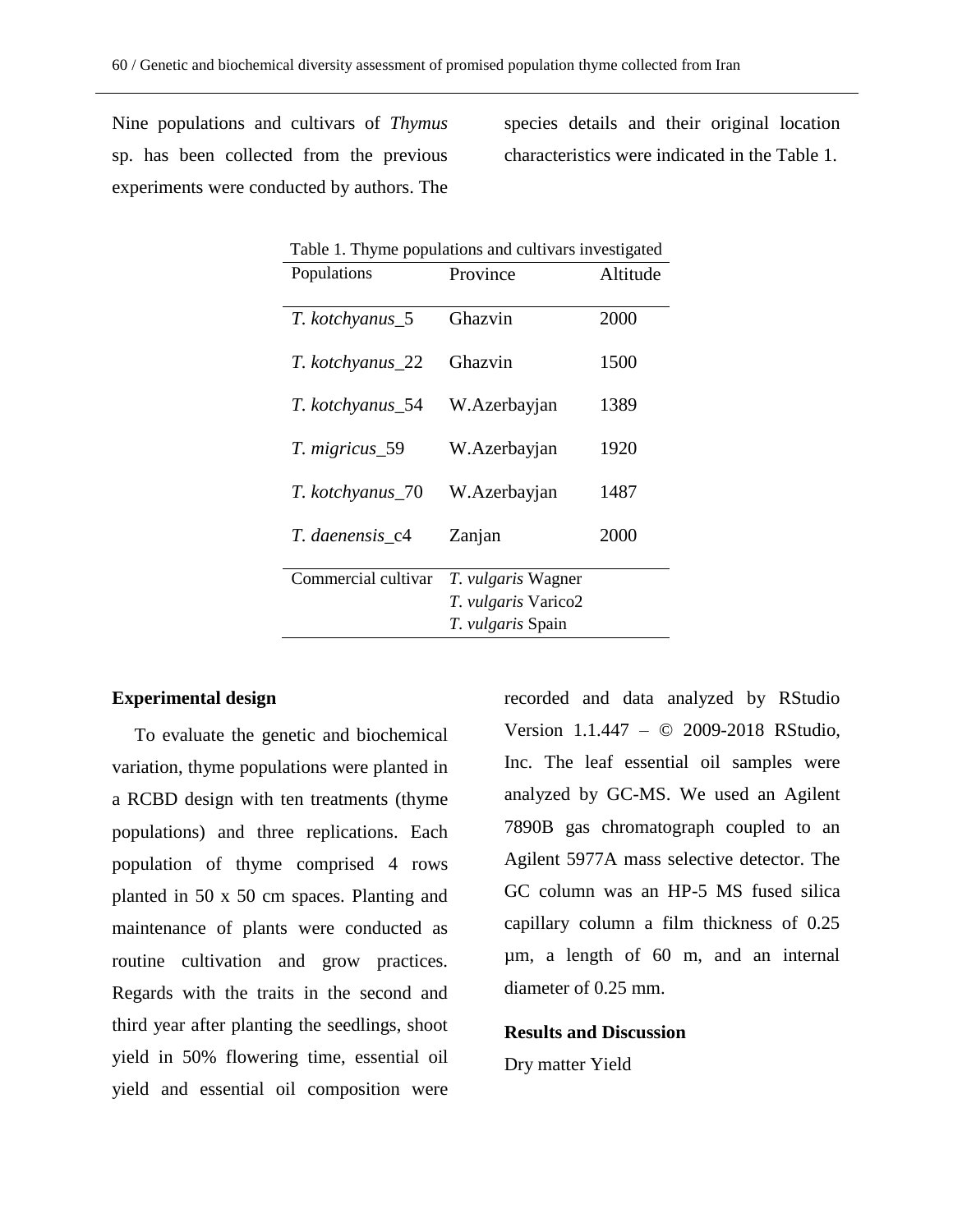Comparison of different cultivars and populations of thyme in field conditions showed that there is considerable variation in terms of shoot yield and essential oil yield. Among the nine studied populations, in terms of both yield and essential oil criteria, the population of thyme with the code C4 (*T. daenensis-*C4) with 4.1 ton / ha of airway yield and essential oil yield of 1.5 gr / plant in the first place and population Thyme code 54 (*T. kotschyanus*-54) with 3.5

ton / ha yield of aerial part and 1.6 gr / plant essential oil yield in the second place and the population of thyme code 70 (*T. kotschyanus*-70) with 3.3 ton / ha yield Aerial part and 1.4 gr / plant essential oil yield were in the third place (Fig. 1). It seems *T. daenensis* as a landrace could exhibit its potential yield compare to other populations collected from other regions.



Fig. 1. Comparison of nine thyme promised populations and cultivars regards with the dry matter yield.

# Essential oil composition

As shown in Fig. 2, different populations were compared in terms of essential oil composition. At this stage of selection, the

best population of thyme, the content of two isomer compounds of essential oil of thyme plants thymol and carvacrol were compared. For more accurate selection, the sum of the percentages of these two compounds was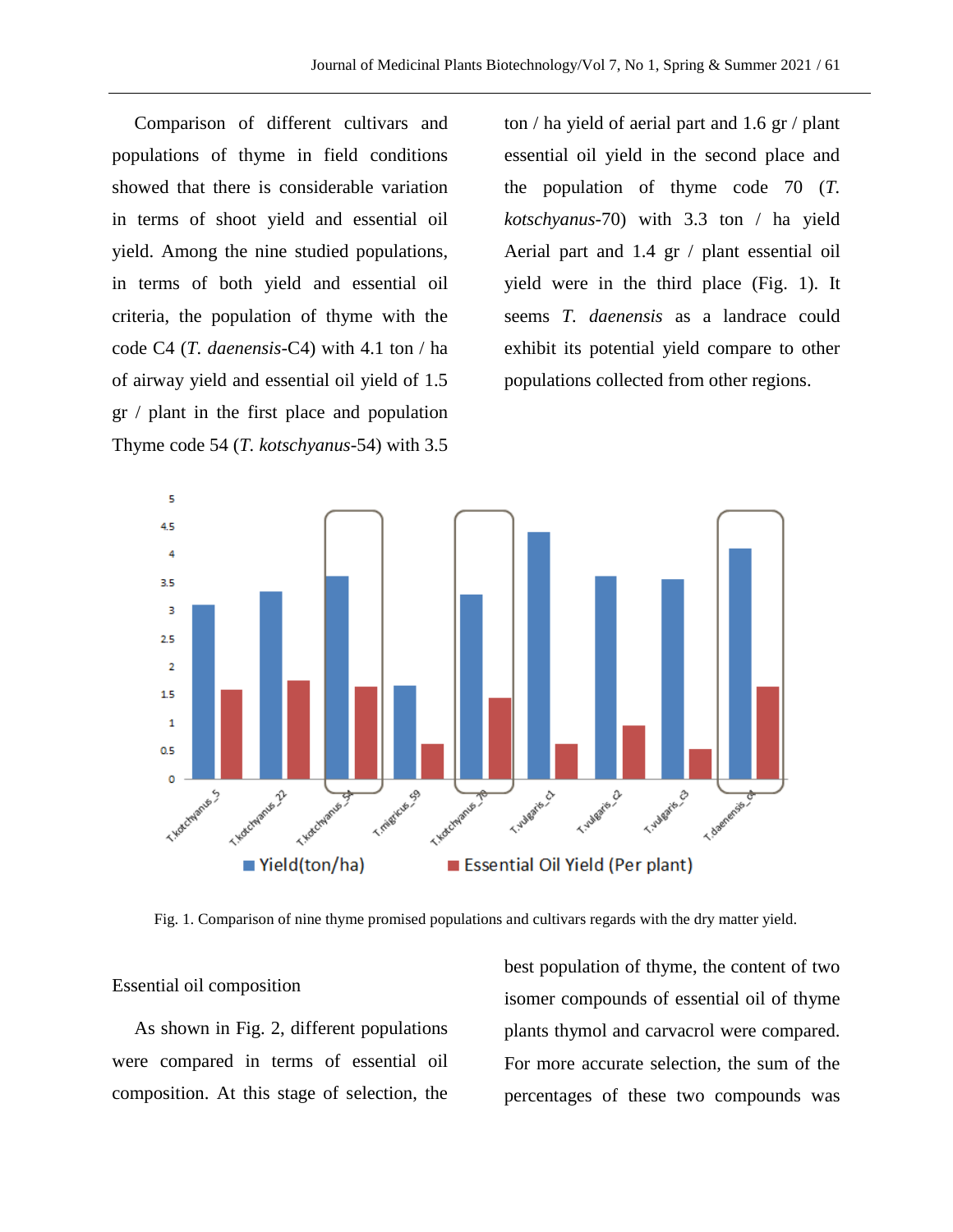used. Accordingly, the population of thyme (*T. kotschyanus*-70) with 75% of the total thymol and carvacrol placed in the first rank and the population *T. daenensis*-C4 with 66% of the content of carvacrol and thymol. In the second place and the population *T. kotschyanus*-54 with essential oil were located in the third place.



Fig. 2. Comparison of nine thyme promised populations and cultivars regards with Thymol and Carvacrol percentage in shoot essential oil content.

# **Conclusion**

Within the nine-population investigated in the same environmental conditions, three genotypes could be selected as promised lines to propagate, since they have the highest dry matter yield and highest essential oil yield. These lines are including *T. kotchyanous*\_54, *T. kotchyanous*\_70 and *T. danensis*\_C4. Next phase of this

investigation would be the large-scale seed production to release as new cultivars following required standard field trials.

# **Acknowledgments**

Authors appreciate for financial support of AREEO, ZNU and IsDB which enabled us to carry out this investigation. Also special thanks to scientific board of  $3<sup>rd</sup>$  Int. Congress on Biotechnology of Medicinal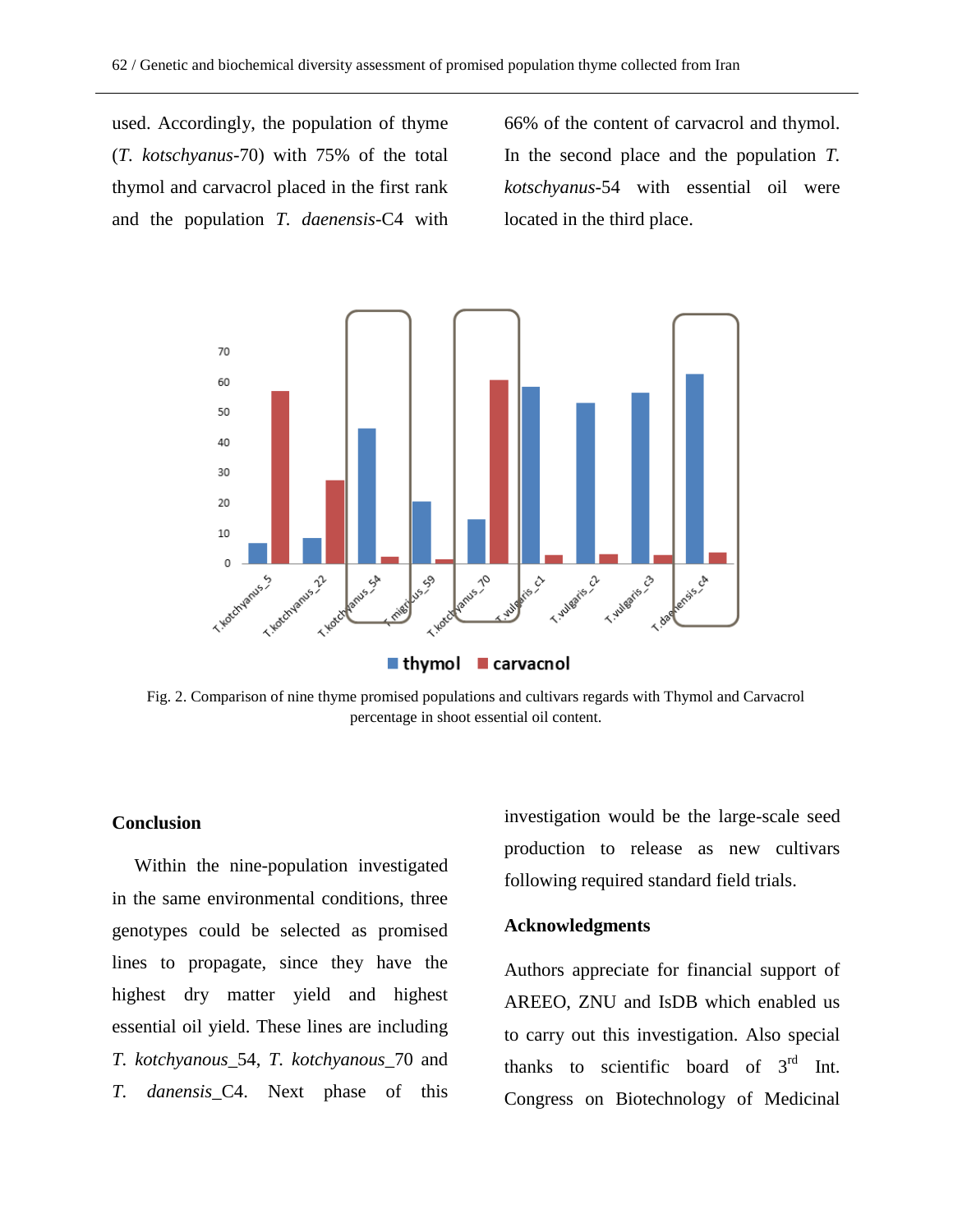Plants and Mushrooms who selected this article as a key speaker in the congress.

# **References**

- Alamdary S.B.L, Safarnejad A, Rezaee M, (2011) "Evaluation of genetic variation between Thymus accessions using molecular markers" Journal of Basic and Applied Scientific Research, 1:2552- 2556.
- Amin G, (2005) "Popular medicinal plants of Iran" Tehran University of Medical Sciences Press. Tehran, (In Persian).
- Bernath J, (2002) "Strategies and recent achievements in selection of medicinal and aromatic plants" Acta Horticulturae, 10.17660/ActaHortic.2002.576.19
- Carlen C, SChaller M, Carron C.A, Vouillamoz J.f, Baroffio C.A, (2010) "The new *Thymus vulgaris* L. hybrid cultivar (Varico 3) compared to five established cultivars from Germany, France and Switzerland "Acta Horticulturae, 860, 161-166.
- Daftari Z, Safarnejad A. Karyotypic, (2012) "Study of four *Thymus* species (*T. pubescens, T. fedtschenkoi, T. daenensis, T. lancifolius*)" Iranian Journal Rangelands Forests Plant Breeding Genetic Research, 19:241-250.
- Ghasemi Pirbalouti A, Karimi A, Yousefi M, Enteshari S, Golparvar AR, (2011) "Diversity of *Thymus daenensis* Celak

in central and west of Iran" Journal of Medicinal Plants, 5:319-323.

- Govindara J.M, Vetriventhan M, SrinivaSan, M, (2015) "Importance of genetic diversity assessment in crop plants and its recent advances: an overview of its analytical perspectives" Genetics Research International, 2015:431487.
- Heydari A, Hadian J, Esmaeili H, Kanani M.R, Mirjalili M.H, Sarkhosh A, (2019) "Introduction of *Thymus daenensis* into cultivation: Analysis of agromorphological, phytochemical and genetic diversity of cultivated clones" Industrial Crops and Products, 131:14- 24.
- Jamzad Z, (2010) "*Thymus* and *Satureja* species". Institute Research Forests and Rangeland, 171 pages. (In Persian).
- Khoshsokhan F, Babalar M, Fatahi M, Poormeidani A, (2014) "Assessment of genetic diversity of some wild populations of *Thymus Kotschyanus* using RAPD molecular markers" Cercetari Agronomice in Moldova, 3:71-81.
- Morales R, (2002) "The history, botany and taxonomy of genus Thymus Elisabeth Stahl- Biskup and Saez, F. (eds). The genus Thymus", 1-124.